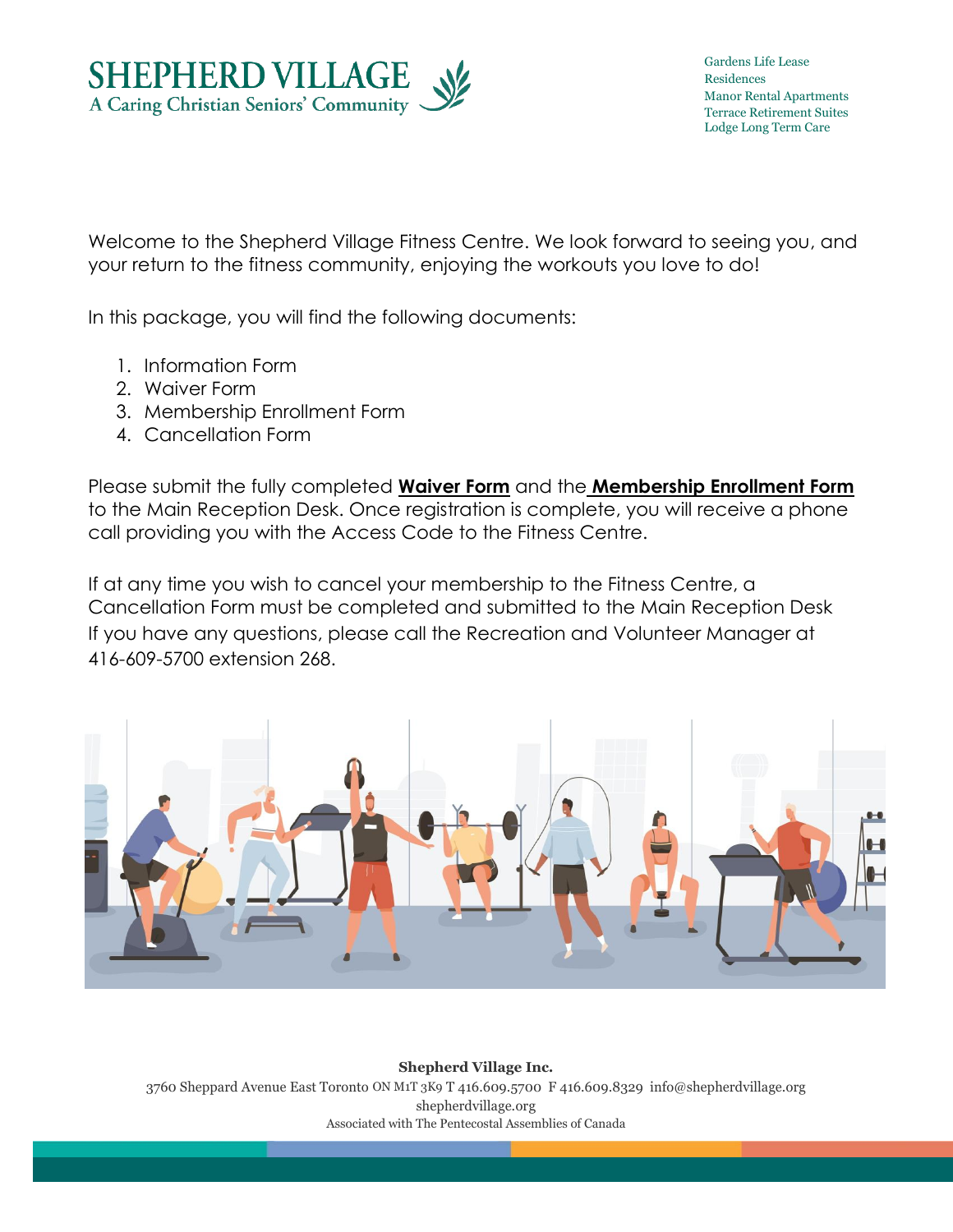

Below is essential information to be aware of and follow. Please read carefully.

The fitness centre is open 6 a.m. to 10 p.m., seven days per week to all registered members, and the Fitness Centre is **UNSUPERVISED.**

## **MEMBERSHIP FEE'S**

- The staff membership fee is \$15.00 per month. The payment will be deducted monthly via payroll
- The resident membership fee is \$20.00 per month and will be deducted monthly via the accommodation payment
- Membership fees are non-refundable except for a Government-mandated closure and at the discretion of Shepherd Village

# **WHO CAN BE A MEMBER**

- Residents and staff of Shepherd Village
- Guests of staff
- Guests of residents
- Community members

## **INFECTION PREVENTION AND CONTROL**

- Maximum occupancy of the fitness centre and the pool is posted at the entrance of each area. Members are expected to adhere to posted maximum occupancy requirement
- Disinfectant spray and paper towels are available in the gym for disinfection. Members are expected to disinfect equipment before and after each use of equipment/machine
- Members are asked to practice hand hygiene and physical distancing as much as possible
- Masks MUST be worn when not using the equipment/pool
- Provide proof of vaccination (if required)

## **REPORTING EQUIPMENT AND OTHER CONCERNS**

- Members are asked to report any concerns with equipment/pool/change area etc. in the LOGBOOK located on the desk
- Members are asked not to use equipment that is identified as OUT OF ORDER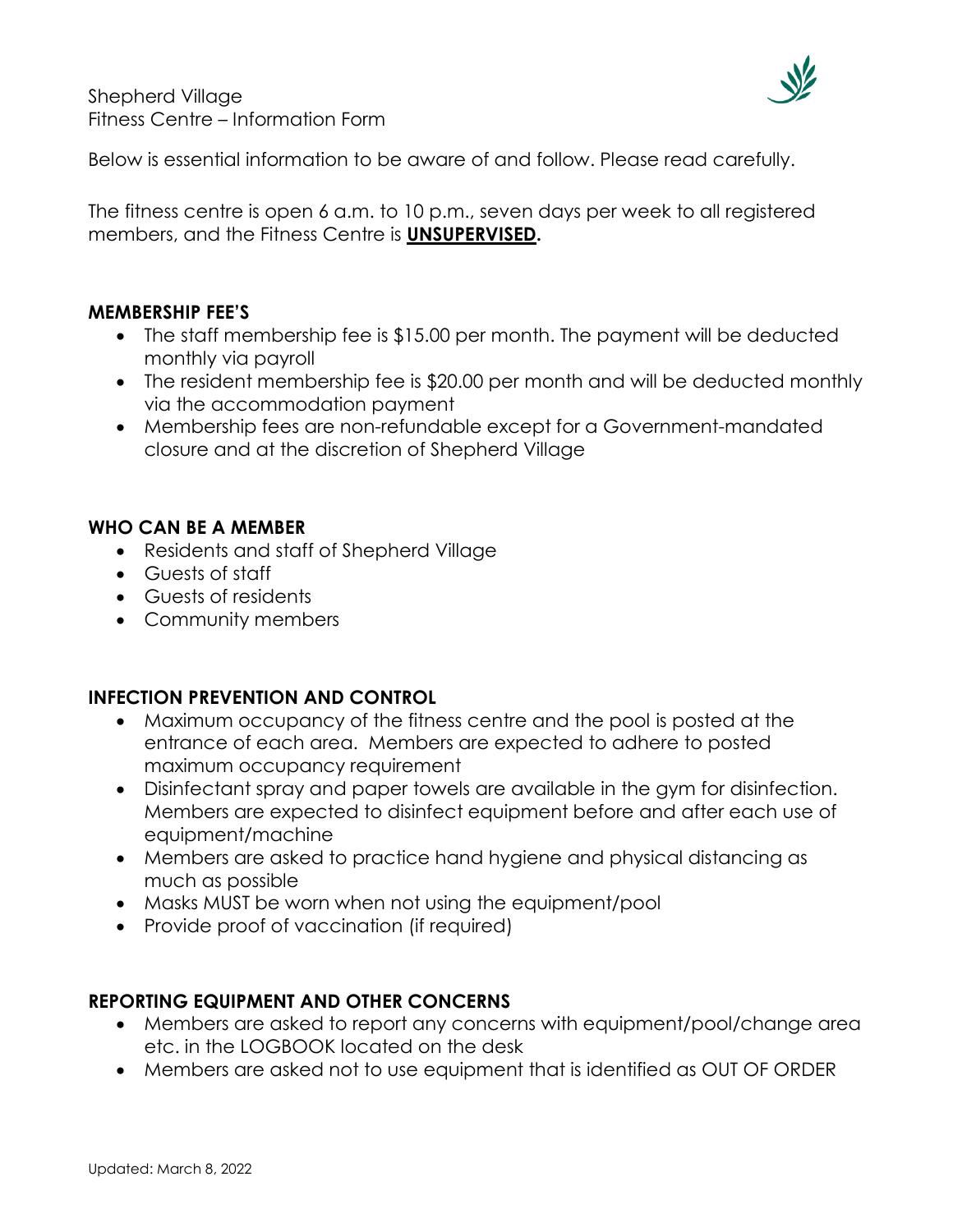Shepherd Village Fitness Centre – Information Form



## **CODE OF CONDUCT**

- The Fitness Centre is UNSUPERVISED. Members are expected to know how to operate the equipment safely at all times
- Members are to wear proper fitness attire at all times
- Members are to treat other members with respect at all times
- Members are to refrain from unnecessary noise or other disruptive actions
- Members must finish using one piece of equipment before moving on to another
- Shut off all equipment after each use
- No shouting or arguing or other unacceptable behaviour permitted

### **EMERGENCIES**

• If emergency assistance is required, please use the phone located at the desk to either dial the Main Reception at extension 0 or 9-1-1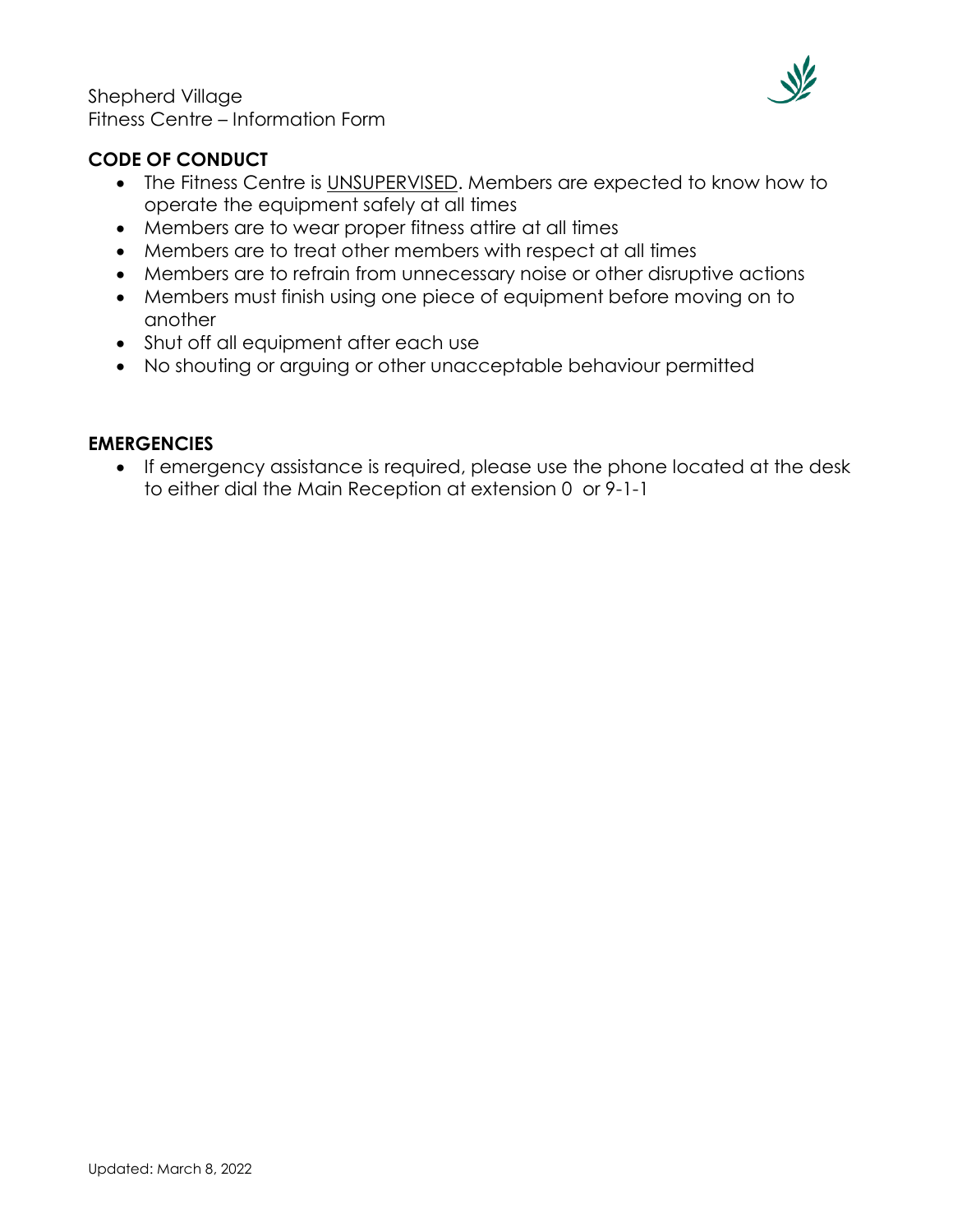

By my signature below, I certify that I am physically able to use all facilities and do hereby agree that this facility is not responsible or liable to me for any injury, accident or loss of personal property. I do hereby release this facility and its employees from any claim or cause of action which may have occurred as a result of any medical problem known or unknown which I may have knowledge of presently or in the future. I verify no promises or guarantees, other than those written in this agreement, were made to me by this facility or its employees. I agree to follow any and all guidelines and to cooperatively utilize the facility with other members. Failure to do so may result in cancellation of my membership.

I also acknowledge that I am responsible to ensure I use the equipment/pool in a safe manner and understand that I should report any concerns regarding safety via the LOG BOOK.

I also understand that the entry access code to the Fitness Centre is confidential and to be used by members only. Providing the code to a non-member of the Fitness Centre will subject my membership to cancellation.

I CERTIFY THAT I HAVE READ THIS AGREEMENT AND AGREE TO THE TERMS HEREIN.

\_\_\_\_\_\_\_\_\_\_\_\_\_\_\_\_\_\_\_\_\_\_\_\_\_\_\_\_\_\_\_\_\_\_ \_\_\_\_\_\_\_\_\_\_\_\_\_\_\_\_\_\_\_\_\_\_\_\_\_\_\_\_\_\_\_\_\_\_\_\_

\_\_\_\_\_\_\_\_\_\_\_\_\_\_\_\_\_\_\_\_\_\_\_\_\_\_\_\_\_\_\_\_\_\_ \_\_\_\_\_\_\_\_\_\_\_\_\_\_\_\_\_\_\_\_\_\_\_\_\_\_\_\_\_\_\_\_\_\_\_\_

\_\_\_\_\_\_\_\_\_\_\_\_\_\_\_\_\_\_\_\_\_\_\_\_\_\_\_\_\_\_\_\_\_\_ \_\_\_\_\_\_\_\_\_\_\_\_\_\_\_\_\_\_\_\_\_\_\_\_\_\_\_\_\_\_\_\_\_\_\_\_

Member Name (Print) Member Signature

Witness Name (Print) Witness Signature

Office Use Only

Received By (Print) Received By (Print)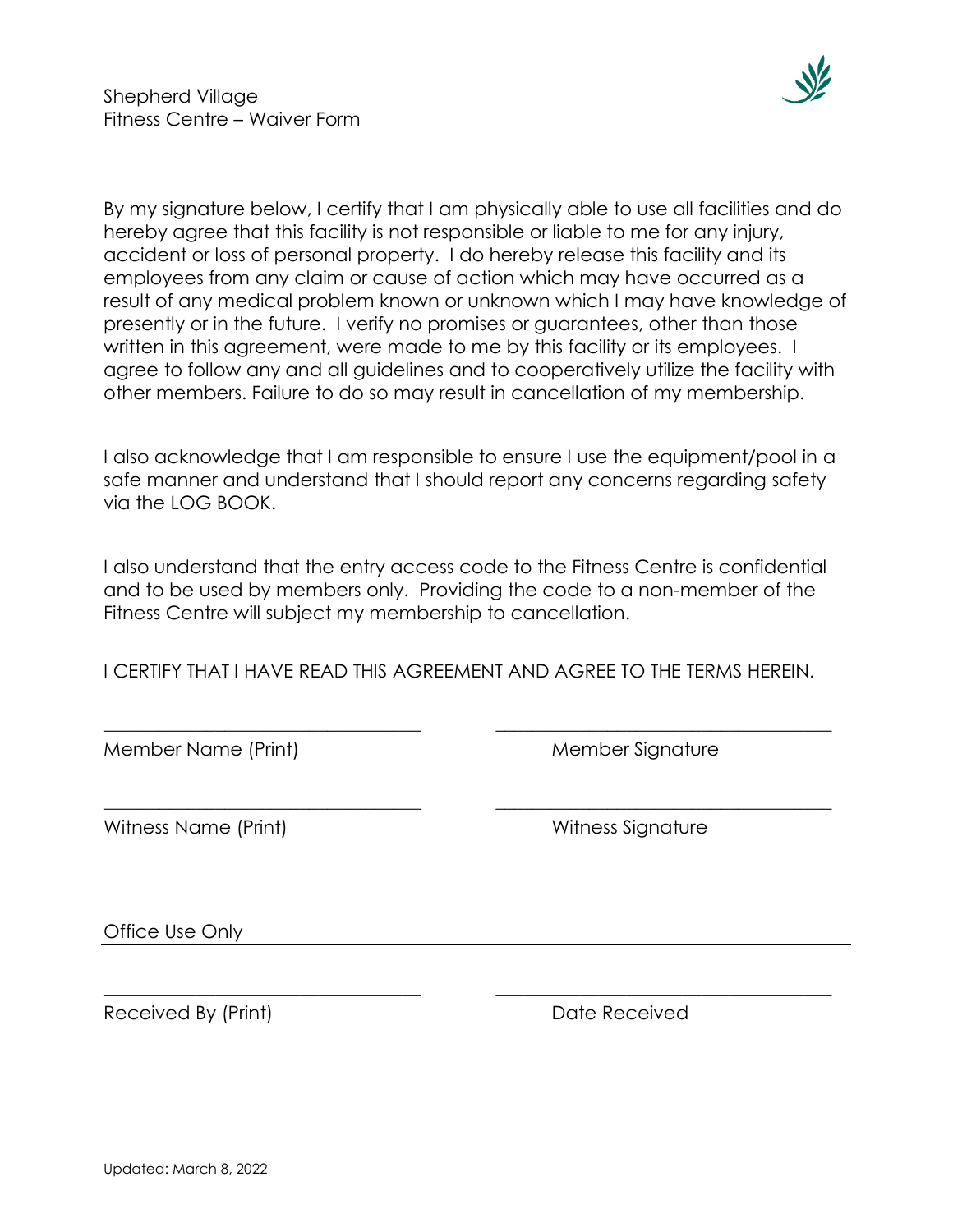

## **Part One: Member contact information. Please clearly print information below.**

| <b>Street Address:</b>                                        | Cell Phone:   |  |  |  |
|---------------------------------------------------------------|---------------|--|--|--|
| City:                                                         | Home Phone:   |  |  |  |
| Postal Code:                                                  |               |  |  |  |
| <b>Emergency Contact Name:</b>                                | Phone Number: |  |  |  |
| Name of Member Relation (if applicable):                      |               |  |  |  |
| $\bigcap$ Staff member or $\bigcap$ Village Resident          |               |  |  |  |
| Have you read and signed the Fitness Centre Waiver Form?      |               |  |  |  |
| $\bigcap$ No (if No, cannot proceed with registration)<br>Yes |               |  |  |  |

#### **Part Two: Physical Activity Self-Readiness Questionnaire**

| Yes | No. |                                                                                                                                         |
|-----|-----|-----------------------------------------------------------------------------------------------------------------------------------------|
|     |     | Has your doctor ever told you that you have a heart condition and that you<br>should only do physical activity recommended by a doctor? |
|     |     | Do you feel pain in your chest when you do physical activity?                                                                           |
|     |     | In the past month, have you had chest pain when you were not doing physical<br>activity?                                                |
|     |     | Do you lose your balance due to dizziness or do you ever lose consciousness?                                                            |
|     |     | Do you have a bone or joint problem that could be made worse with physical<br>activity?                                                 |
|     |     | Are you currently taking any medications for blood pressure or a heart<br>condition?                                                    |
|     |     | Do you know of any other reason why you should not do physical activity?                                                                |
|     |     | Are you unable to swim?                                                                                                                 |

If you answered 'Yes' to any of these questions, consult your doctor BEFORE beginning any exercise program.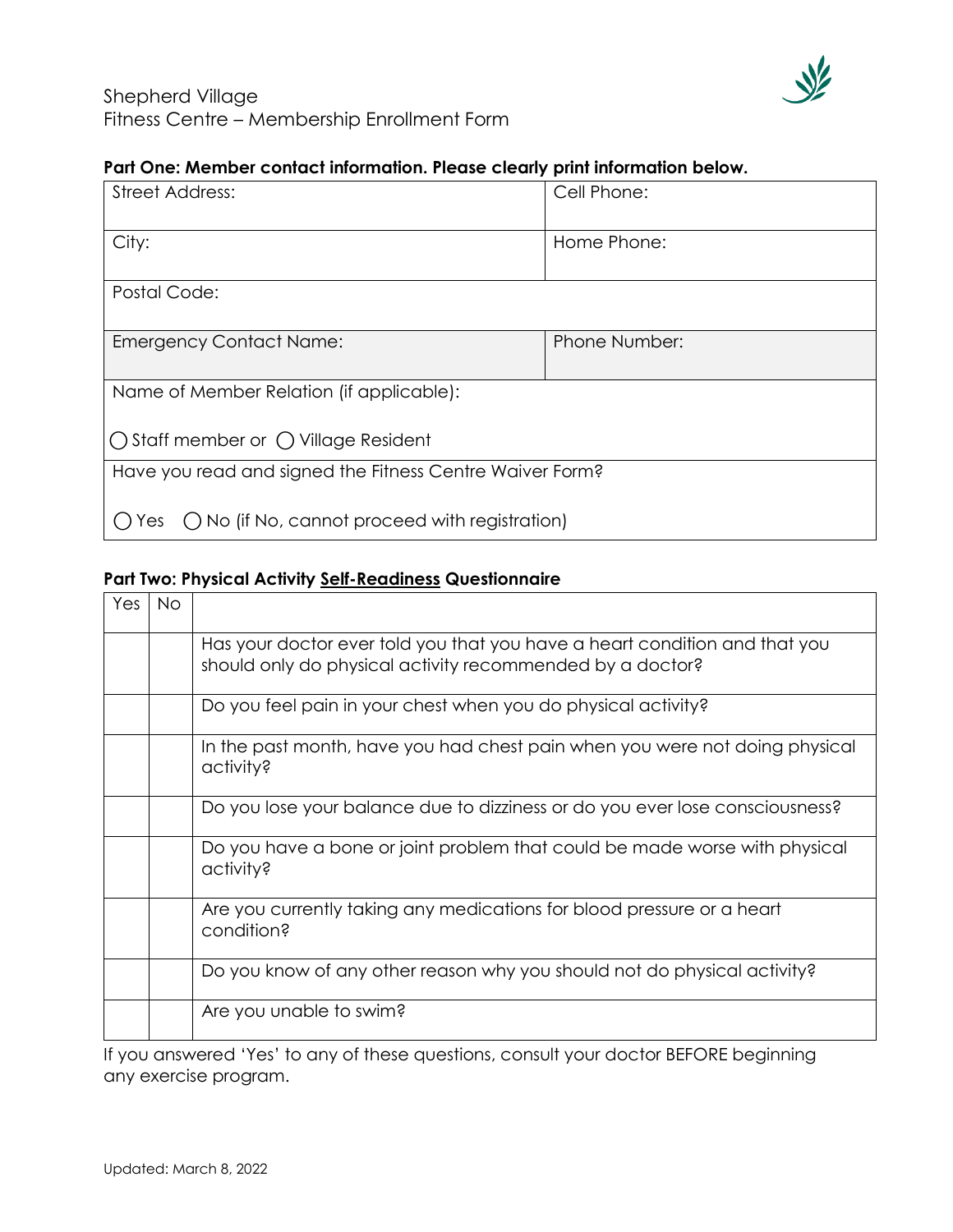

## **Part Three: Health History**

| Date of Birth:                                                                                        |               |  |  |  |  |
|-------------------------------------------------------------------------------------------------------|---------------|--|--|--|--|
| Name of Family Physician:                                                                             | Phone Number: |  |  |  |  |
| Please list any medical conditions you have been diagnosed with (i.e. Hypertension,<br>Diabetes etc.) |               |  |  |  |  |
| Please list any surgeries you have undergone in the last 15 years.                                    |               |  |  |  |  |
|                                                                                                       |               |  |  |  |  |
| Please list any major injuries you have sustained in the last 15 years (i.e. fractures etc.)          |               |  |  |  |  |
| List any medications you are taking (prescription, over-the-counter, vitamins)                        |               |  |  |  |  |
|                                                                                                       |               |  |  |  |  |
|                                                                                                       |               |  |  |  |  |

## **Part Four: Monthly Membership Fees\* & Payment**

| Staff $\vert$ \$15                      |      |
|-----------------------------------------|------|
| Resident (excludes Terrace Residents**) | \$20 |
| Guest/Community   \$30                  |      |

\* Membership fees are subjected to increase at the discretion of Shepherd Village \*Terrace Residents: Membership fee is included in the monthly accommodation fee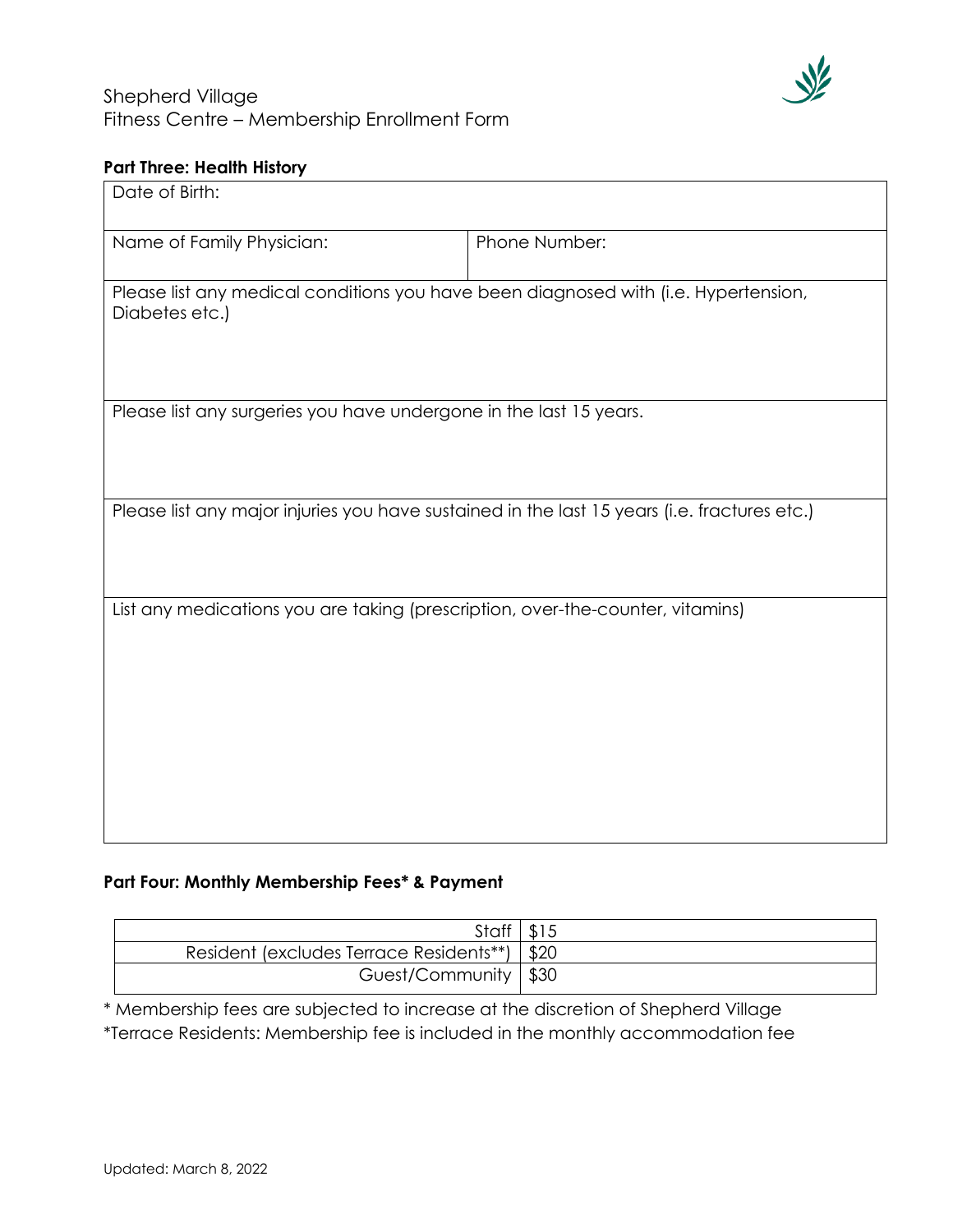\_\_\_\_\_\_\_\_\_\_\_\_\_\_\_\_\_\_\_\_\_\_\_\_\_\_\_\_\_\_\_\_\_\_\_\_\_\_\_\_



#### **Please check mark one of the selections below and complete the information for that section.**

### ⃝**Shepherd Village Resident (Terrace Residents do not need to complete this page)**

I agree to pay Shepherd Village the current monthly membership fee (unfunded service) of \$20.00 for the use of the Fitness Centre. This contract will remain active until a Membership Cancellation Form is completed and received by the Fitness Centre.

\_\_\_\_\_\_\_\_\_\_\_\_\_\_\_\_\_\_\_\_\_\_\_\_\_\_\_\_\_\_\_\_\_\_\_\_\_\_\_\_ \_\_\_\_\_\_\_\_\_\_\_\_\_\_\_\_\_\_\_\_\_\_\_\_\_\_\_\_\_\_\_\_

Member Signature **Date** Date

Witness Signature

## ⃝**Shepherd Village Staff**

I agree to authorize Shepherd Village to collect the current membership fee (\$15.00) via the payroll deduction process. This contract will remain active until a Membership Cancellation Form is completed and received by the Fitness Centre.

\_\_\_\_\_\_\_\_\_\_\_\_\_\_\_\_\_\_\_\_\_\_\_\_\_\_\_\_\_\_\_\_\_\_\_\_\_\_\_\_ \_\_\_\_\_\_\_\_\_\_\_\_\_\_\_\_\_\_\_\_\_\_\_\_\_\_\_\_\_\_\_\_

Member Signature **Date** Date

Employee #

### ⃝**Guest/Community Member**

I agree to pay Shepherd Village the current monthly membership fee (\$30.00) for the use of the Fitness Centre. This contract will remain active until a Membership Cancellation Form is completed and received by the Fitness Centre. I will make payment via:

◯ Attach Void Cheque ◯ Credit Card ◯ Cash

\_\_\_\_\_\_\_\_\_\_\_\_\_\_\_\_\_\_\_\_\_\_\_\_\_\_\_\_\_\_\_\_\_\_\_\_\_\_\_\_

| Name:           | Phone#:             |           |  |
|-----------------|---------------------|-----------|--|
| Street Address: | City:               | Province: |  |
| Postal Code:    | Credit Card Type:   |           |  |
| Credit Card #   | <b>Expiry Date:</b> |           |  |

 $\_$  , and the set of the set of the set of the set of the set of the set of the set of the set of the set of the set of the set of the set of the set of the set of the set of the set of the set of the set of the set of th

Member Signature **Date** Date